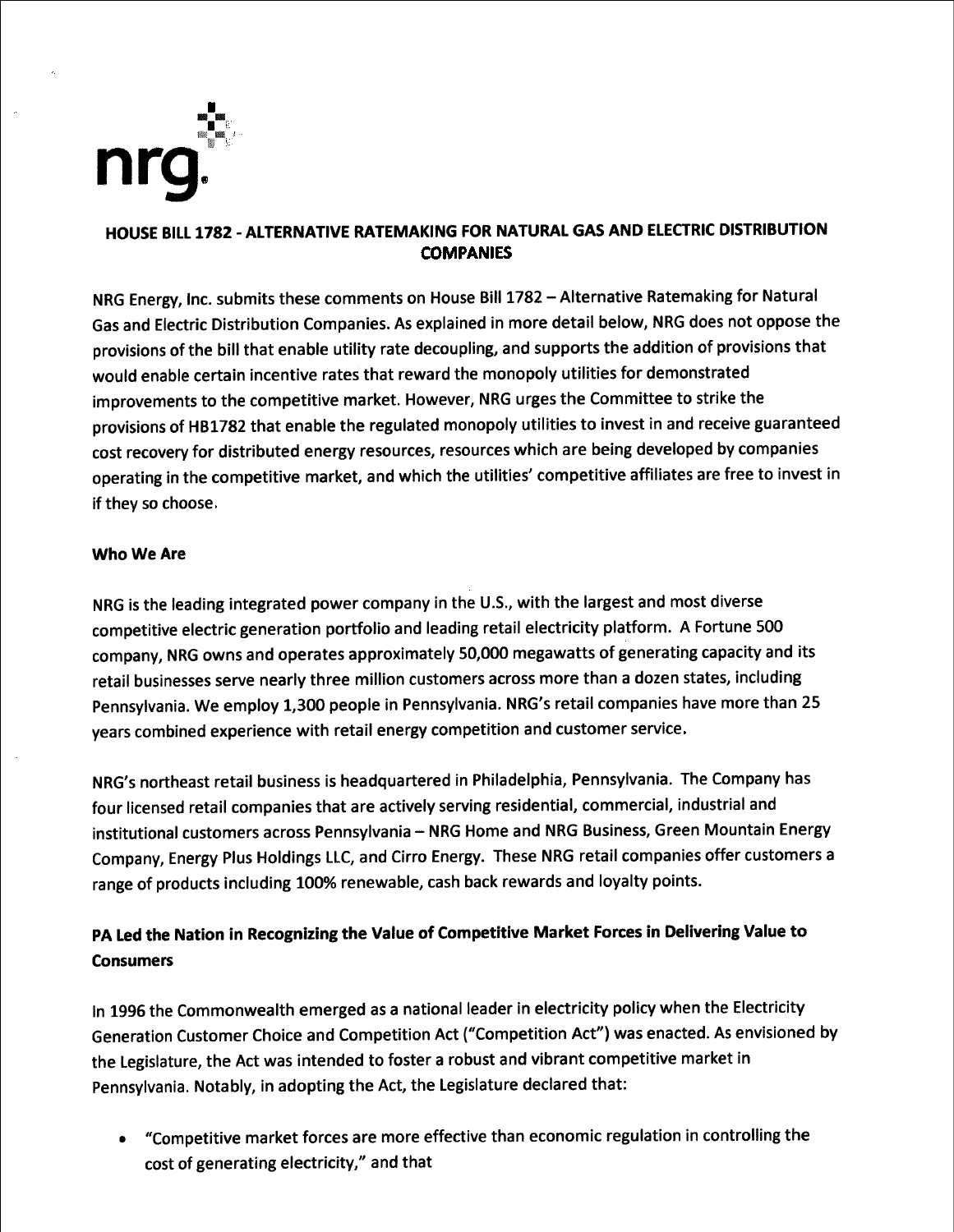e The "cost of electricity is an important factor in decisions made by businesses concerning locating, expanding and retaining facilities in this Commonwealth."

The Act required electric utilities to unbundle their rates and services and to provide open access over their transmission and distribution systems to allow competitive suppliers to generate and sell electricity directly to consumers in this Commonwealth. The Act stipulates that the generation of electricity will no longer be regulated as a public utility function. Such services can be provided through the utility's competitive affiliates, which ensures that shareholders, not ratepayers, take on the risk of those investments.

The Legislature also recognized that transitioning to a competitive market would take time and would create transition costs, including costs associated with enabling customers to choose their supplier and, more significantly, utility costs that would be stranded as existing utility generating facilities would be unable to compete with lower priced generation available in the competitive market. The six largest PA utilities were authorized by the PUC to collect \$11 billion in stranded costs from ratepayers for the costs associated with what turned out to be uneconomic investments coal and nuclear generation facilities, the recovery of which was completed in  $2010<sup>-1</sup>$ 

## The Legislatures Should Continue the Policy Adopted in 1996 Requiring Shareholders, Not Captive Ratepayers, to Pay for Electric Generation Investments

Rather than facilitating customer access to new energy options enabled by innovations that only a robust competitive market can deliver, the provisions of HB 1782 will reduce the number of options available to consumers and stifle innovation.

House Bill 1782 includes provisions that will reverse the competitive market policy adopted 20 years ago. The bill allows the regulated monopoly utilities  $-$  both electric and gas  $-$  to once again invest in new distributed energy resources, including distributed generation like solar, energy efficiency measures, energy storage, alternative fuel vehicles and the associated infrastructure, and demand response technology. What's more, the bill guarantees full cost recovery for all of these investments and enables rates to support these investments to be automatically adjusted without PUC review.

To be clear, third parties operating in the competitive market and investing their own shareholder dollars already compete and provide all of these tools and technologies to consumers who want them. If their investments turn out to be uneconomic, only their shareholders pay the price. Identifying the right technology for the right customers at the right time is a risky business. That risk rightly belongs in the private sector. Competitive companies understand the risks involved, are willing

 $<sup>1</sup>$  The Skinny on Caps and Stranded Costs, www.energycentral.com, John Hanger, August 7, 2003.</sup>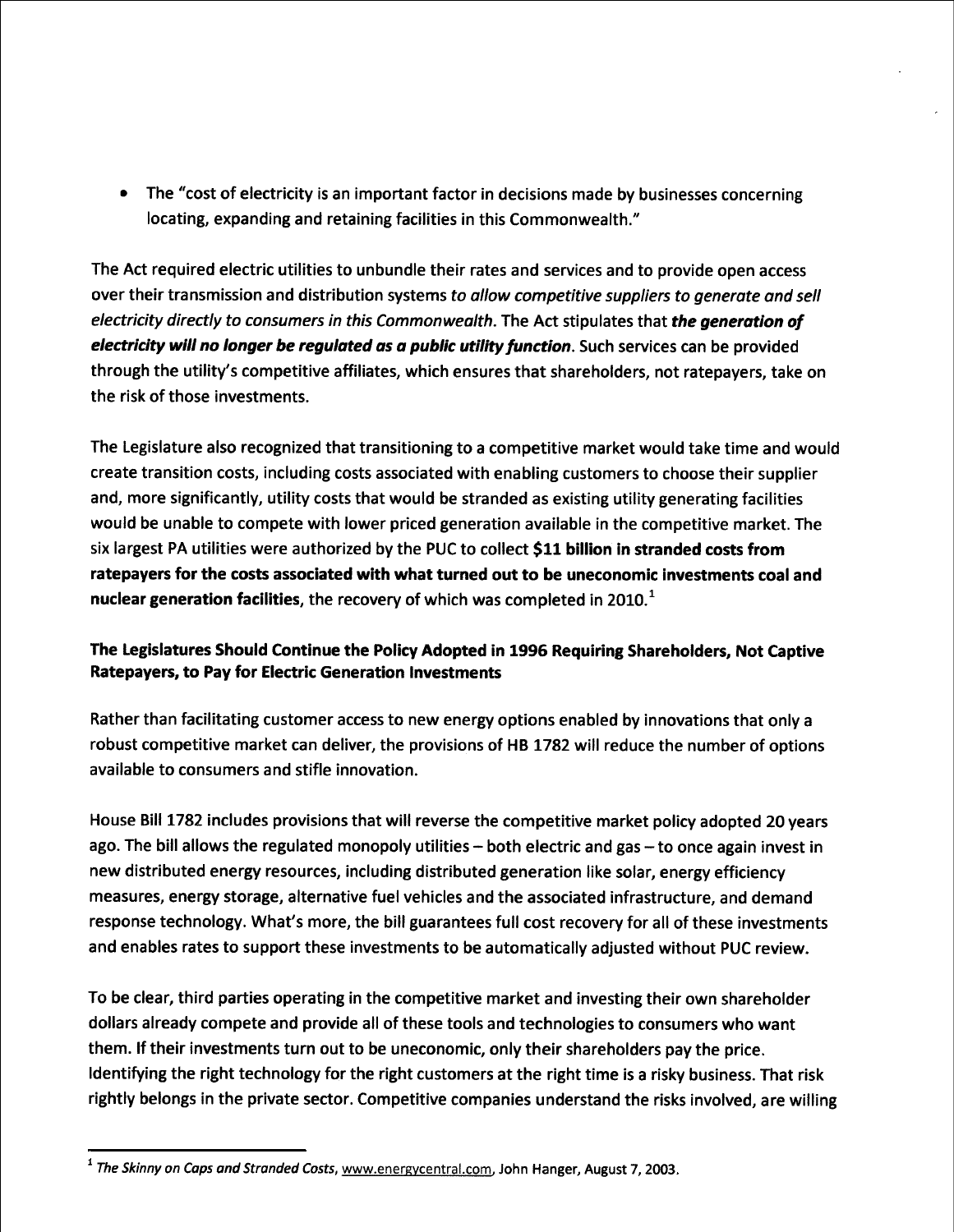to take those risks, and are prepared to fail and take losses when they do not succeed, and reap the payoff when they do.

HB1782 unnecessarily requires all utility ratepayers to bear the risk of  $-$  and pay for  $-$  investments in distributed energy resources. Such investments by the regulated monopolies will have a chilling effect on competitive markets.

- e Competitive companies, like NRG, will reconsider investing their dollars in Pennsylvania because they cannot compete against a regulated monopoly that gets guaranteed cost recovery for products and services that are otherwise available in the competitive market.
- e The regulated monopoly utilities already have a proven track record of investing in resources and technologies that are uneconomic or unnecessary. Pennsylvania ratepayers have paid the price to the tune of \$11 billion for such past investments. They should not be forced to take on this risk again.
- If the monopoly utilities want to compete in the market, they should do so through competitive affiliates. For example, PECO's affiliates are actively competing in the Pennsylvania market and are the appropriate entities to invest in and provide competitive products and services to consumers who choose them so that Exelon shareholders, not PECO ratepayers, take on the risk for these investments.

NRG urges the Committee to strike the provisions of the bill that enable the utilities to make these investments and receive guaranteed cost recovery.

## Decoupling and Alternative Distribution Ratemaking Mechanisms that Enable Utilities to meet their Revenue Requirements should be permitted with Conditions

NRG is sympathetic to the challenges faced by the regulated utilities in realizing their revenue requirements. As more and more customers become engaged with their energy consumption and take steps to reduce that consumption (through the adoption of energy efficiency measures, participation in demand response programs, etc.) and reduce their carbon footprints by relying on renewable energy sources like rooftop solar, utility revenues are shrinking. That customers are getting engaged and availing themselves of the new technology is an indication that the Commonwealth's policies aimed at reducing consumption and improving energy efficiency are indeed working.

NRG does not oppose rate decoupling as a mechanism to help shore up utility revenues, but how it is implemented matters a great deal. Decoupling should be permitted in exchange for the utilities meeting performance based targets and they should be provided incentives for furthering the development of competitive markets that enable individual consumers to choose the products and services that meet their individual needs.